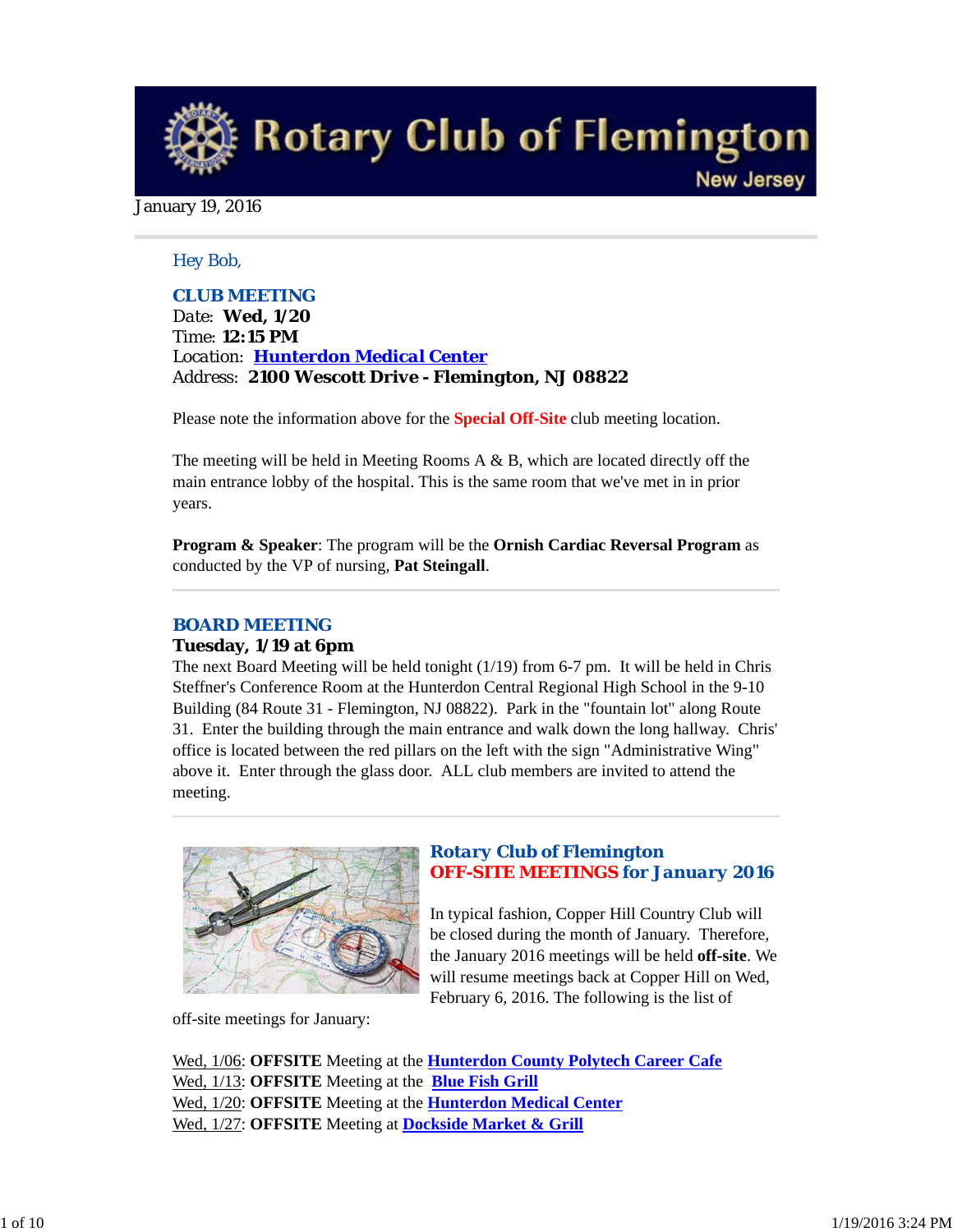# *PROPOSED NEW MEMBER*

## **Nikolaos "Nik" Kritharis**

The Membership Committee and Board have approved **Nikolaos Kritharis** for potential membership in the Rotary Club of Flemington. Nik has been proposed by Darren Loew and has attended several of our club meetings. He would have the proposed classification of "**Dentistry**". Nik is a dentist with Bowden Dental, working with former long time Flemington Rotarian Bob Bowden.

Nik and his wife reside in Somerville, NJ. They are active members of the St. Anna's Greek Orthodox Church here in Flemington. Nik is also an avid sports fan. Nik's wife is also a dentist.

President Mick will announce this information at the 1/13/2016 lunch meeting. Members have until the end of business on Tuesday, 1/19/2016 to submit a written objection to the board. If no objections are received, Nik will be eligible for membership and will have his Orientation meeting scheduled.

### **Update on JOHN ZULLO From President Mick**

Dear Flemington Rotarians:

At our 1/6/2016 lunch meeting, those present signed lunch-placemats and sent their best wishes to John Zullo. John is currently being treated for a bone infection behind his ear, which requires him to receive full-time facility care, for the time being. He is currently at Country Arch Care Center on Pittstown Road.

After lunch today, I delivered the signed well-wishes to John and he was very, very pleased to receive them, and to receive a visit. John reminded me that he is 95 years old and has had a wonderful life, and then for the next two hours he told stories to me, proving that to be undoubtedly true! I am certain that if the physical therapist didn't finally drag him away down the hall for physical therapy -- after John had turned him away twice, as to be able to finish a sub-story -- that I could have remained there until closing, without John so-much as pausing while telling me the most interesting stories that I have ever heard.

Just letting you all know that John is comfortable, sharp as a tack -- and a national treasure in my opinion -- and would most certainly love a call or a visit! Hours there are 8:00 am until 8:00 pm.

Yours truly,

Mick Schaible

### *2nd Union County Meeting*

Quarterly Gathering of Union County Clubs Date: **Monday, February 1**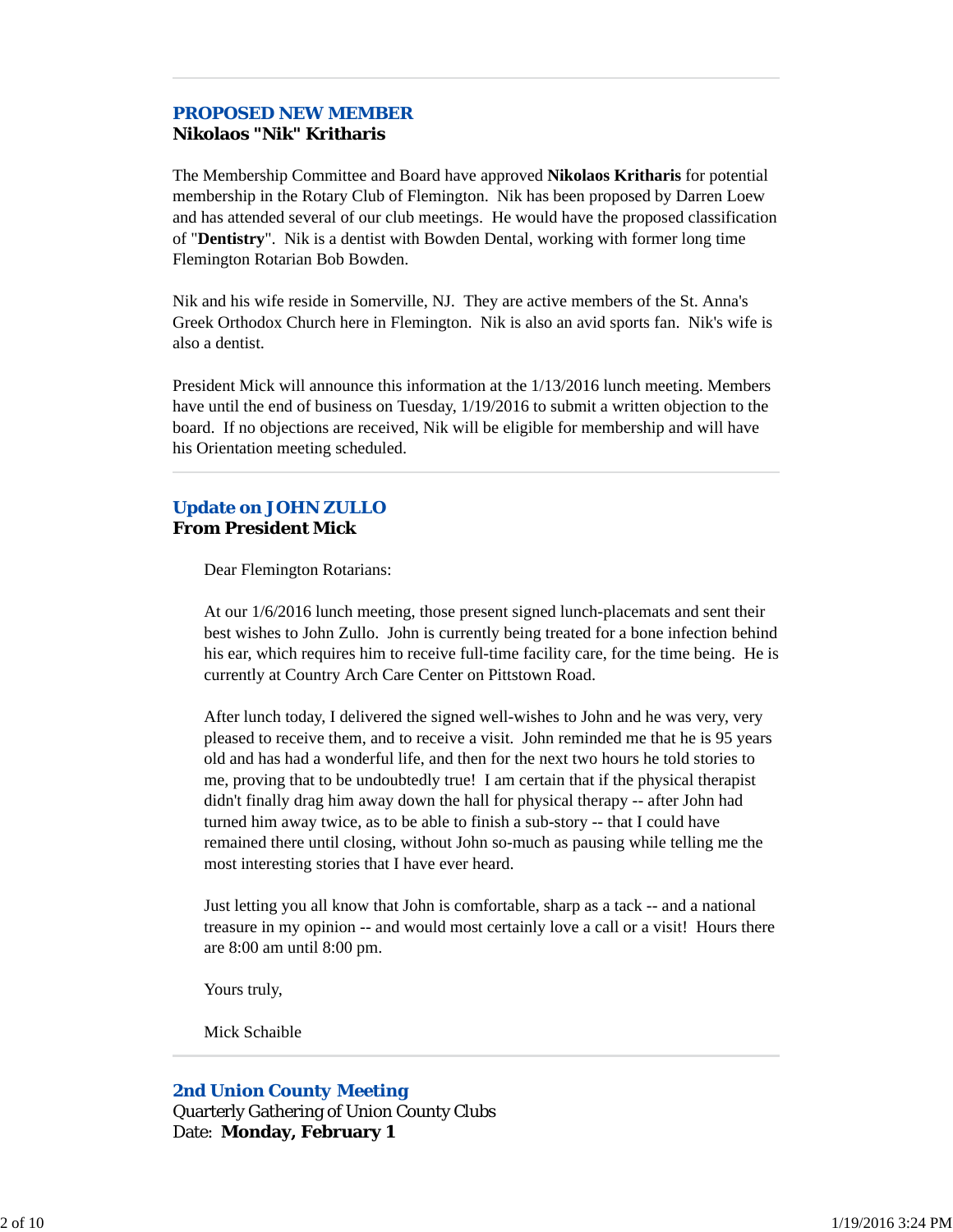### Time: **12:15 pm** Location: Grand Summit Hotel - Summit, NJ

The Summit-New Providence Rotary Club is hosting a "County Meeting" for Union County Rotary Clubs. They have also invited us to attend. If you are interested in attending, **CLICK HERE** to register and for additional information.

The featured speaker will be **Rotary International Director Julia Phelps**. She represents Zones 24 & 32, stretching from Russia, across Canada, and down the east coast of the United States to Key West, Florida. She will relate stories of her travels through this vast territory, and the issues faced by some of its Rotary clubs.



*9th Annual HUNTERDON COUNTY ROTARY SOUP COOK-OFF* **Monday, February 29, 2016 5:00 to 7:00pm** H.C.R.H.S. Commons 29 Junction Road - Flemington, NJ

Hundreds of soup lovers countywide will attend the event at Hunterdon Regional High School

Commons on Monday, February 29, 2016.

An **admission fee and a food donation to the Food Pantry** entitles you to enjoy sample-size cups of any and all entered soups, plus the opportunity to vote for your favorite. At the end of the evening, two trophies will be awarded, one for PEOPLE'S CHOICE and one for JUDGE'S CHOICE and each champion will have the honor of displaying the coveted SOUPER BOWL TROPHIES in their restaurant for the year. An additional award will be presented for the BEST VISUAL PRESENTATION so be creative in your table presentation. **Click Here** to visit the website for more information.

### **Admission Cost**:

- *Ages 9 & Up*: **\$15 per person** + a **can of food** to donate to the local food pantries.
- *Ages 5 to 8*: **\$5 per person** + a **can of food**.
- *Ages 4 & Younger*: **Free**.

**CLICK HERE** to download a copy of the **Restaurant Registration Form**.

### **RESTAURANT ENTRY DEADLINE IS Early February 2016**

A limit of 20 participating restaurants will be accepted on a first-come, first-served basis. One soup entry per restaurant.

### **YOUR PARTICIPATION HELPS FIGHT HUNGER IN HUNTERDON!!!**

All net event proceeds will be donated to the Food Pantries of Hunterdon County. The following are the Food Banks supported:

- **Delaware Valley Interfaith Council**
- **Fisherman's Mark**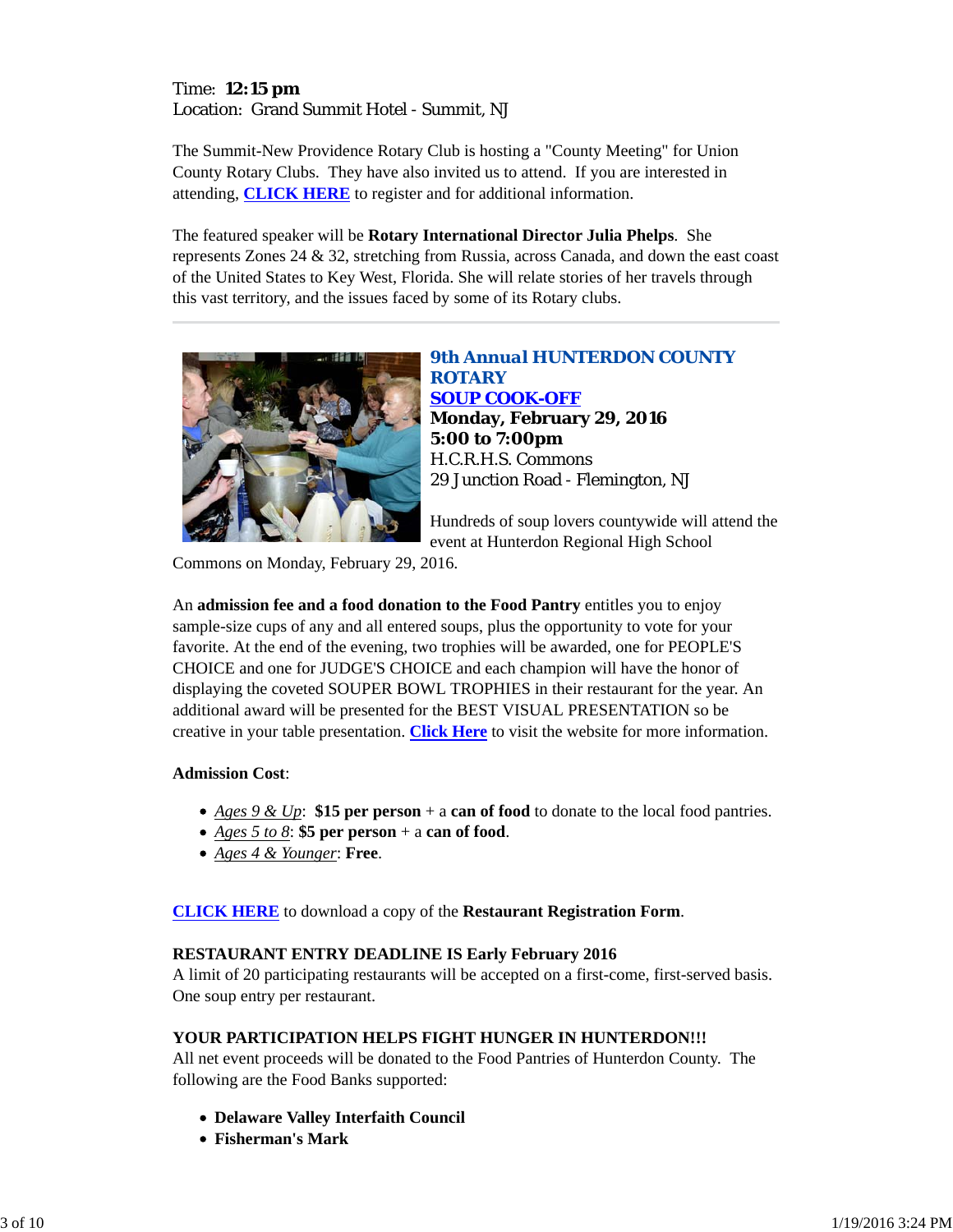- **Flemington Area Food Pantry**
- **North Hunterdon Food Pantry**
- **Open Cupboard Food Pantry**
- **Starfish Food Pantry**

### **Joint Effort by the Hunterdon County Rotary Clubs**

This event is organized and run as a joint effort by the Rotary Clubs of Flemington, Clinton Sunrise, North Hunterdon, Lambertville-New Hope, Whitehouse and the Hunterdon Horizon eClub. We are service clubs dedicated to helping people in our community and throughout the world. The event is held at the end of February in recognition of Rotary International's Anniversary, which had it's very first meeting on February 23, 1905 in Room 711 of the Unity Building in Chicago as convened by Rotary founder Paul P. Harris

Questions? Contact Event Chair, **Mick Schaible** with any questions or comments. He can be reached at **(609)460-4530** or by email at **Soup@FlemingtonRotaryNJ.org**.

### *PROPOSED NEW MEMBER* **Ann del Campo**

The Membership Committee and Board have approved **Ann del Campo** for potential membership in the Rotary Club of Flemington. Ann has been proposed by Joe Ziegler and has attended several of our club meetings. She would have the proposed classification of "**Scientist & Farmer**". Ann is a retired Scientist and currently manages her family farm (Stonybrook Meadows) in Hopewell, NJ along with her daughter's help. The farm offers pork, eggs, herbal tea, seasonal produce and more. Ann also lives in Hopewell, NJ. Ann is a former member of the Rotary Club of Lambertville-New Hope. In Rotary, Ann has hosted Exchange Students, participated in Eat, Drink & Share and made a trip to Nepal.

President Mick announced this information at the 12/2/2015 lunch meeting. Members had until the end of business on Tuesday, 12/8/2015 to submit a written objection to the board. Since no objections were received, Ann is eligible for membership and will have her Orientation meeting scheduled.



### *The Flemington Rotary MEMBER DIRECTORY Is Updated on the Website*

A PDF copy of the Club Directory is now kept on the club website, located on the password protected "**Members Only**" page. To access this, simply goto

**www.FlemingtonRotaryNJ.org** and click on "Members Only" in the upper left. The page is password protected. If you do not have the

password, simply email us and request it.

If you see any updates that need to be made (a change of address, email, phone number, something is not listed correctly, etc.), please email Sandy Clark and request any changes to be made. **Click Here** to generate an email to Sandy.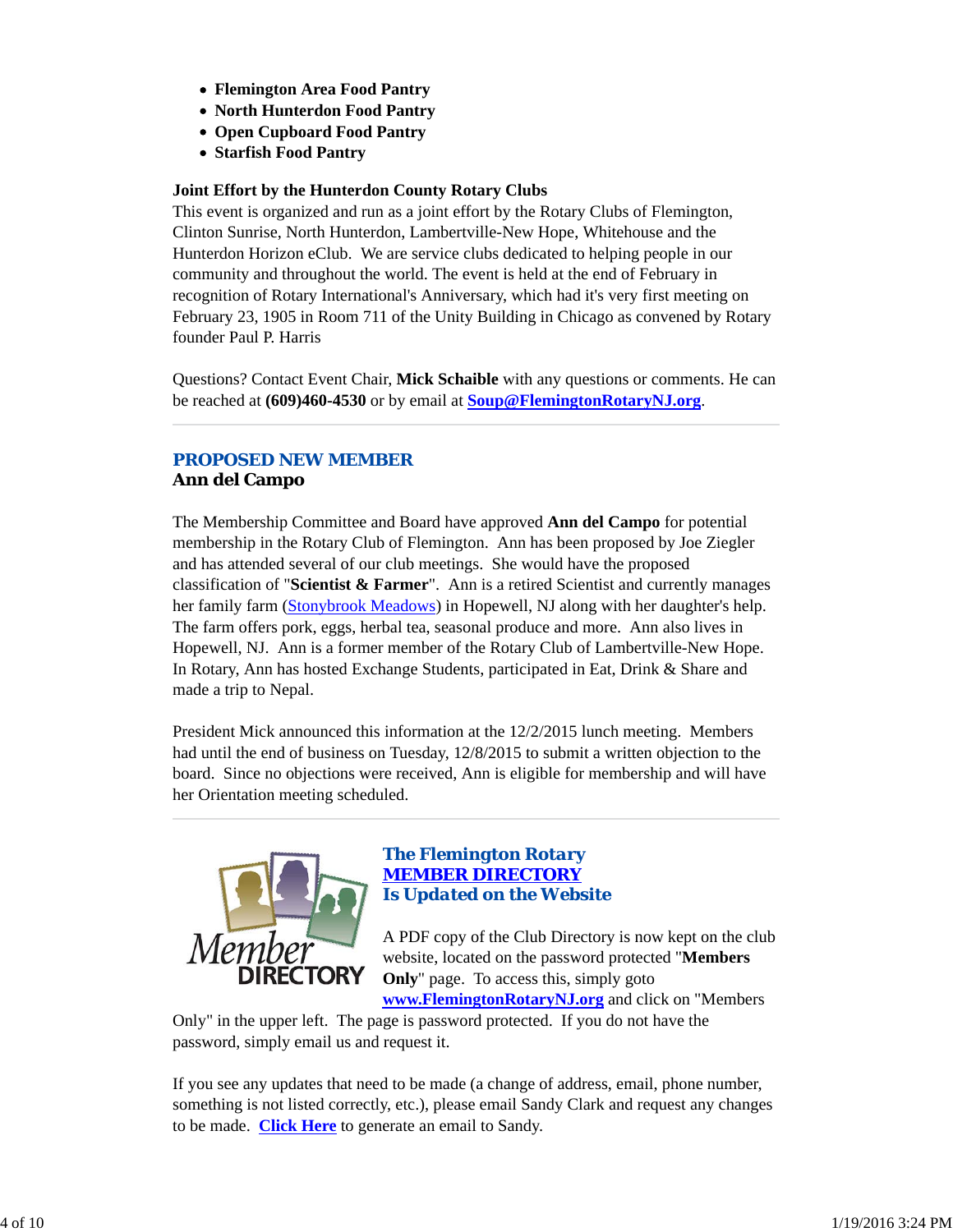### *SPEAKERS & PROGRAMS BEING SOUGHT*



President Mick is looking for some ideas for upcoming meeting programs and speakers. If you have any leads, please pass them onto Mick Schaible, who will follow-up to schedule the speaker.

**Click here** to generate an email directly to Mick.



### *HUNTERDON COUNTY CHAMBER OF COMMERCE*

As you know, the Rotary Club of Flemington is a member of the H.C. Chamber of Commerce. This enables all Rotarians the ability to attend a Chamber function as a "member". If someone asks you what your business is, you would explain that you are a member representing the Rotary Club of Flemington. **Click Here** to visit the Chamber website for a listing of upcoming events.



### *Jersey Talk Radio - Internet Radio "THE ROTARY HOUR"* **Tuesdays** from **5pm to 6pm**

PDG Megan Jones-Holt is the host of "The Rotary Hour" on the

"Jersey Talk Radio" internet radio station. She is always looking for guests to have on the show. If you are intersted, please get in touch with Megan at (908)894-4590 or **mjonesholt@gmail.com**.

**Click Here** to listen to the Internet Radio station from your PC, smart phone, mobile device, etc.



#### *FLEMINGTON BUSINESS IMPROVEMENT DISTRICT* www.downtownflemington.com

If you would like to learn more about events and activities going on around Flemington, please **CLICK HERE** to visit the Flemington Business Improvement District (BID) website.

### *ROTARY DISTRICT 7510 NEWS*

**Click Here** to read the current news from our Rotary District 7510.

### *SPEAKERS & PROGRAMS BEING SOUGHT*

We are always seeking new or creative ideas for upcoming meeting programs and speakers. If you have any leads, please pass them onto Mick Schaible. **Click here** to generate an email directly to Mick.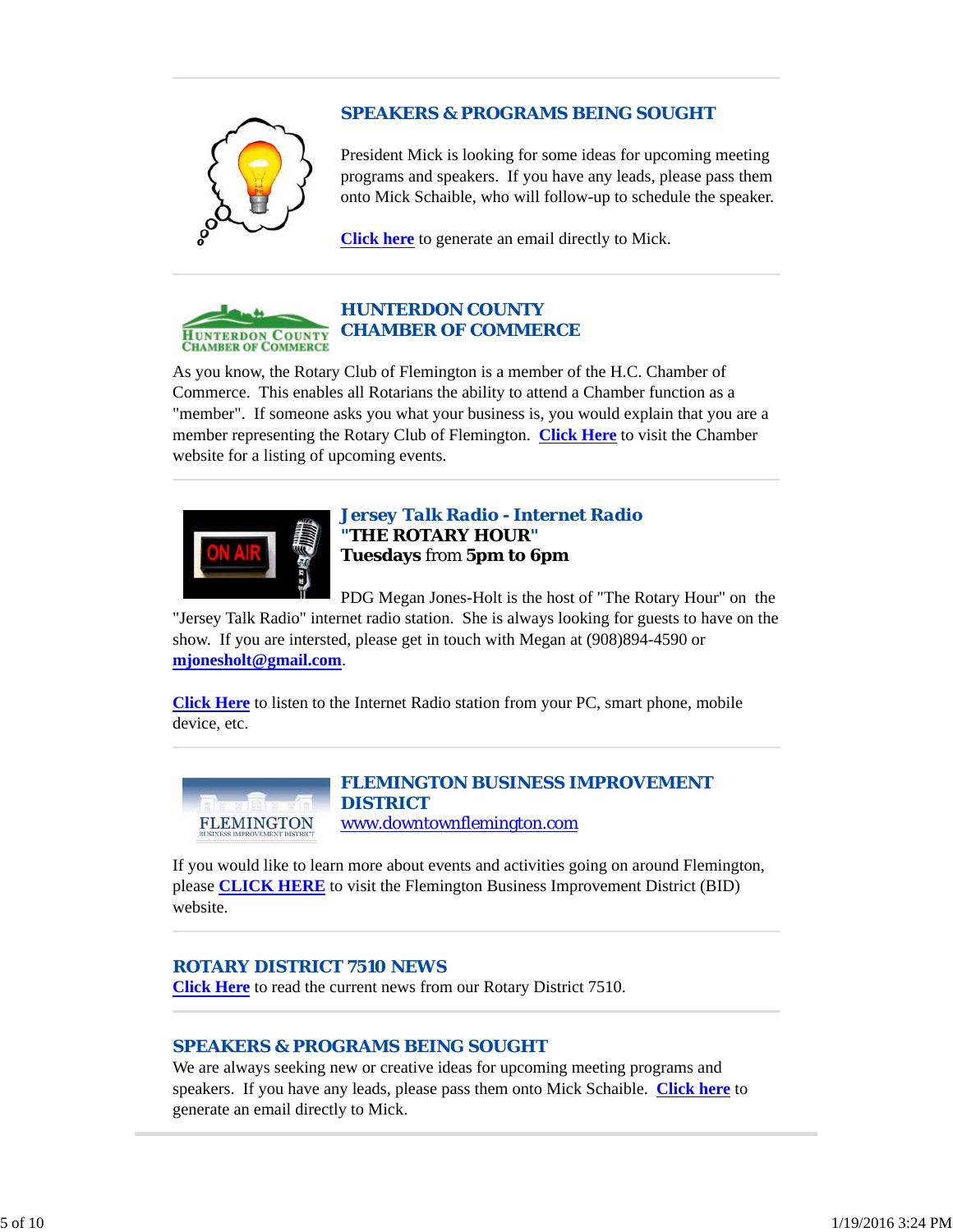### *UPCOMING DATES TO NOTE*

#### **Summary of Upcoming Club Meeting Programs**:

\*\*See Post Above for the January 2016 Off-Site Meetings\*\*

Wed, 2/03: Dave Schweidenback: Pedals for Progress Wed, 2/10: Jennifer Campbell: Classification Talk Wed, 2/17: Frank Banisch, Professional Planner: Update on Flemington + Tracey Alexander, five minutes on March of Dimes Walk Wed, 2/24: TBA

Wed, 3/02: TBA Wed, 3/09: Dave Harkness: Classification Talk Wed, 3/16: TBA Wed, 3/23: TBA Wed, 3/30: TBA

**Next RCOF Board Meeting**: Tues, 1/19/2016 at 6:00 PM. (Meetings held bi-monthly). **Next Membership Meeting**: Wed, 2/10/2016 at 1:30 PM (Usually the 2<sup>nd</sup> Wed).

**Upcoming RCOF Club Events, Fundraisers, Fellowship Events, Etc**.: Mon, 2/29: **Hunterdon County Rotary Soup Cook-Off**

#### **Rotary District 7510 Events & Functions:**

Fri, 3/4: President-Elect Training Seminar (PETS 1) - Bridgewater Marriott Hotel 3/18 to 3/19: President-Elect Training Seminar (PETS 2) - Hanover Marriott Hotel Wed, 4/27: District Assembly at 2:30pm - Bridgewater Marriott Hotel May 13-15: **District Conference** at the Inn at Pocono Manor

#### *COMMITTEE LIST:*

**Click Here** to download the listing of all current Club Committee's and its members.

#### *"MEMBERS ONLY" WEBSITE:*

#### **Click Here for the Members Only section of the website to find:**

- 1) The "Membership Proposal Form" to propose a new member.
- 2) New Member Information.
- 3) An Online Copy of the Club Membership Directory.
- 4) A Link to All Photos Albums of the Club.

#### *ROTARY WEBSITE LINKS:*

Rotary International: **www.Rotary.org** Rotary District 7510: **www.RotaryNJ.org**

### *NEARBY ROTARY CLUB MEETINGS:*

As A Rotarian, you are Welcome to attend a Rotary Club meeting anywhere in the world. Click here for the Rotary Club Locator App. Or see below for some local meetings: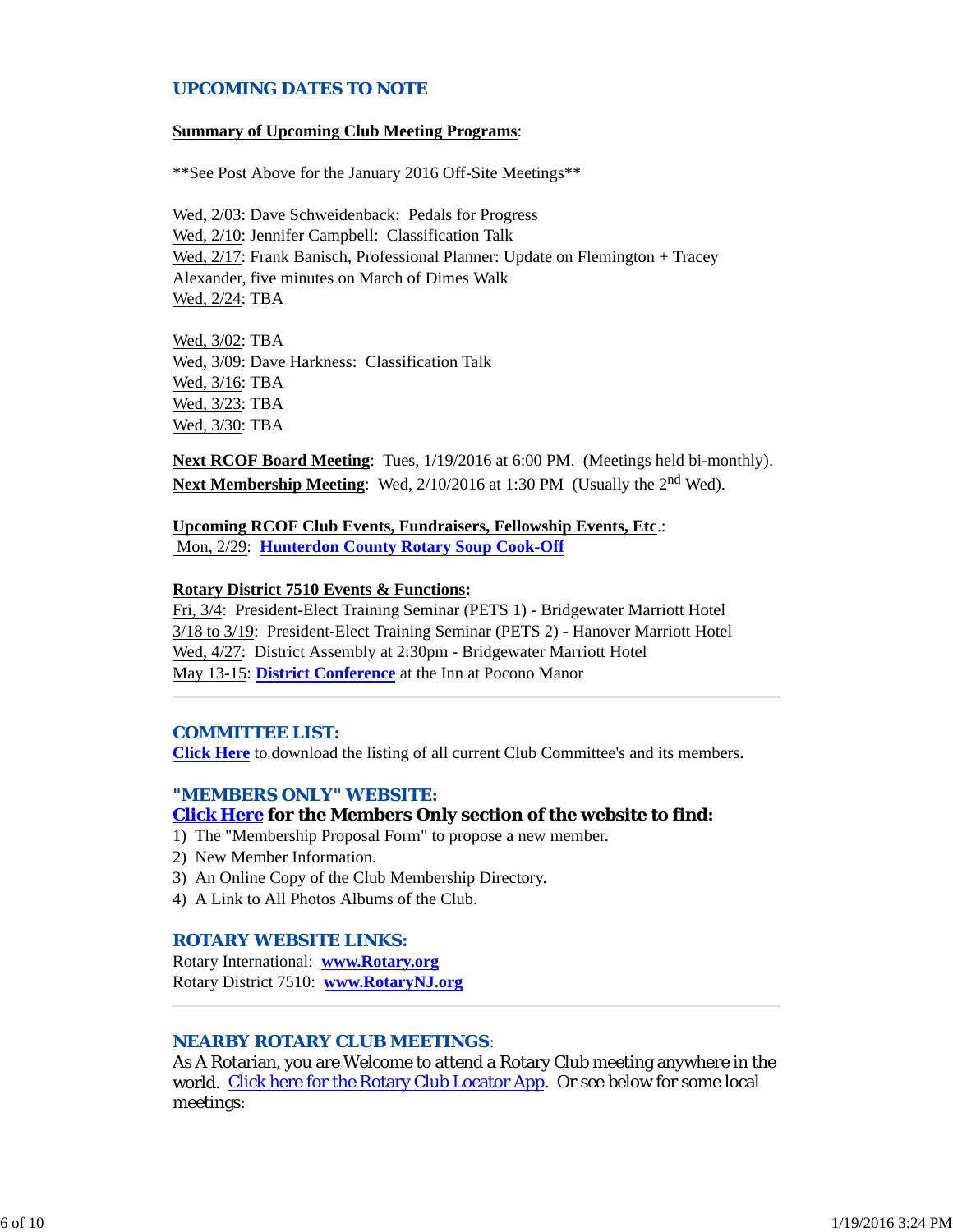### Mondays

**Lambertville/New Hope** (6:30 pm) - Lambertville Station Restaurant; 11 Bridge Street, Lambertville NJ 08530

**Piscataway** (12:15 pm) - Radisson Hotel; 21 Kingsbridge Road, Piscataway, NJ 08854

### Tuesdays

**Whitehouse** (12:15 pm) - Max's 22; 456 Route 22 West, Whitehouse Station, NJ 08889 **Princeton** (12:15 pm) - The Nassau Club; 6 Mercer Street, Princeton, NJ 08540 **Bridgewater-Bound Brook** (12:15 pm) - Arbor Glenn; 100 Monroe St, Bridgewater 08807

### **Wednesdays**

**Branchburg Township** (7:30 am): Stoney Brook Grille; 1285 Route 28, North Branch, NJ 08876

**Flemington** (12:15pm): Copper Hill Country Club; 100 Copper Hill Road, Ringoes, NJ 08851

**Hillsborough Township** (6:15 pm): Pheasant's Landing; 311 Amwell Road (Rt. 514), Hillsborough, NJ 08844

### Thursdays

**Clinton Sunrise** (7:30 am): Clinton Fire Department; New Street, Clinton, NJ 08809 **Somerville/Bridgewater** (12:15 pm): Bridgewater Manor; 1251 US Highway 202/206, Bridgewater, NJ 08807

**Trenton** (12:15 pm): Freddie's Tavern; 12 Railroad Avenue, West Trenton, NJ 08628

### Fridays

**North Hunterdon** (12:15 pm): Beaver Brook County Club; 25 County Club Drive, Annandale, NJ 08801

**Princeton Corridor** (12:15pm): Hyatt Regency; 102 Carnegie Center, Rt. 1 North, Princeton, NJ 08540

eClub

**Rotary eClub of Hunterdon Horizon**: View website for meetings or online makeups.

RI President's Call for Action in **2015-2016**: **"Be A Gift To The World" Rotary Club of Flemington - Our 92nd Year**

Founded October 3, 1923 \* Charter #1529 \* District 7510

| Club President      | <b>Mick Schaible</b>                         |
|---------------------|----------------------------------------------|
| President-Elect     | D.J. Wright                                  |
| Secretary           | <b>Chris Steffner</b>                        |
| Treasurer, General  | <b>Bob Newland</b>                           |
| Treasurer, Lunch    | <b>Lynn Hyman</b> (immediate Past-President) |
| <b>Board Member</b> | <b>Chris Kamnitsis</b>                       |
| <b>Board Member</b> | <b>Joe Ziegler</b>                           |
| Sergeant-at-Arms    | <b>Jim Davidson</b>                          |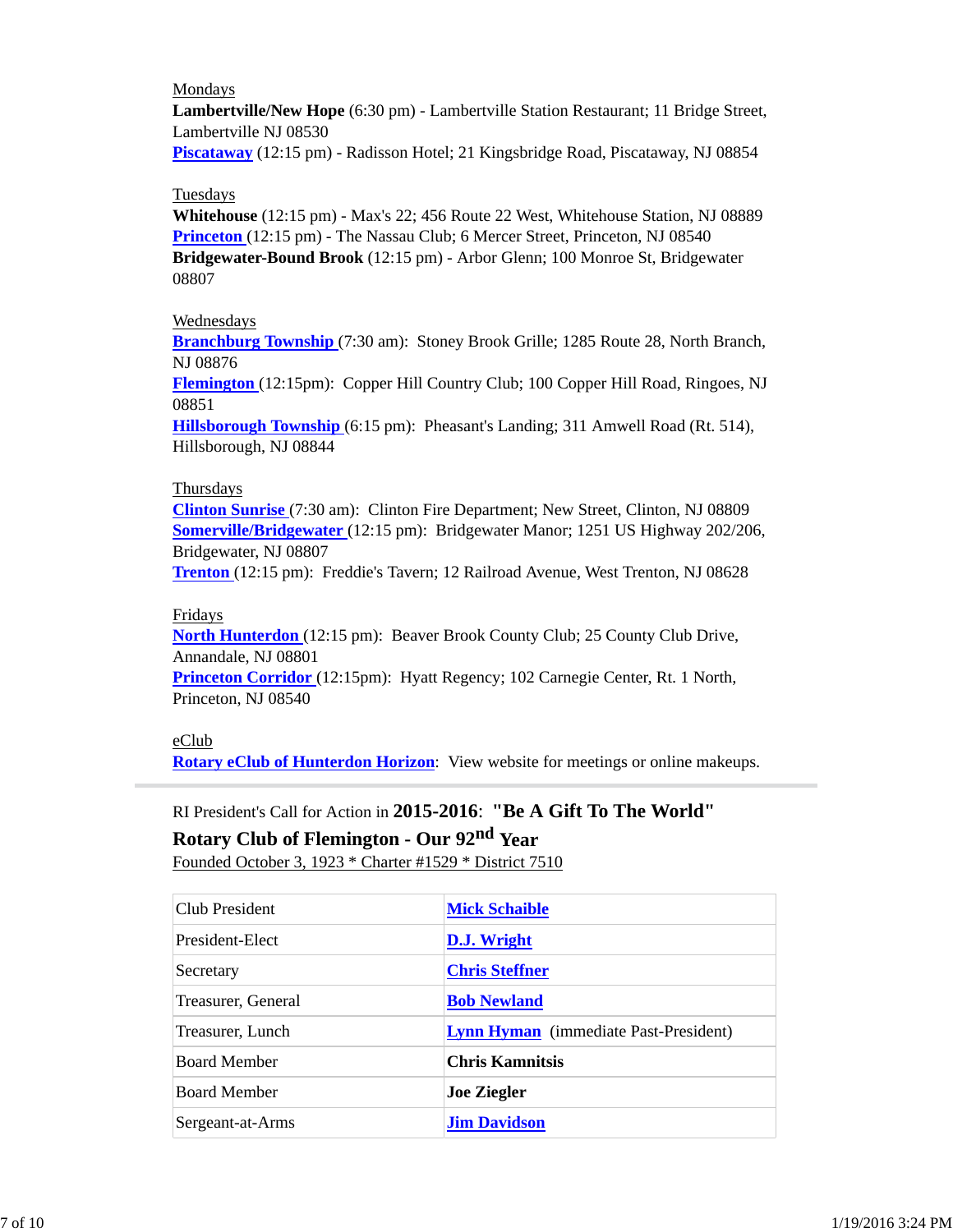| R.I. President                           | K.R. "Ravi" Ravindran (Sri Lanka)            |
|------------------------------------------|----------------------------------------------|
| District Governor (DG)                   | Hal Daume (Berkeley Heights, NJ)             |
| District Governor Elect (DGE)            | <b>Charles Minton</b> (Union, NJ)            |
| District Governor Nomimee (DGN)          | <b>Bob Zeglarski</b> (Roselle-Rosselle Park) |
| <b>Assistant District Governor (ADG)</b> | <b>Albert Varga</b> (Lambertville-New Hope)  |
|                                          |                                              |

Club Meetings: **Wednesday, 12:15 pm, Copper Hill Country Club** 100 Copper Hill Road, Ringoes 08551





Be a gift to the world

*MISSION STATEMENT*: The mission of Rotary International is to assist and guide Rotarians and Rotary clubs to accomplish the Object of Rotary to ensure Rotary's continuing relevance and to help build a better world, emphasizing service activities by individuals and groups that enhance the quality of life and human dignity, encouraging high ethical standards, and creating greater understanding among all people to advance the search for peace in the world.

**THE OBJECT OF ROTARY:** The object of Rotary is to encourage and foster the ideal of service as a basis of worthy enterprise and, in particular, to encourage and foster:

**1st**: The development of acquaintance as an opportunity for service;

**2nd**: High ethical standards in business and professions, the recognition of the worthiness of all useful occupations, and the dignifying of each Rotarian's occupation as an opportunity to serve society;

**3rd**: The application of the ideal of service in each Rotarian's personal, business and community life;

**4th**: The advancement of international understanding, goodwill, and peace through a world fellowship of business and professional persons united in the ideal of service.

**THE 4-WAY TEST:** "Of the things we think, say or do:

**1st**: Is it the Truth? 2<sup>nd</sup>: Is it Fair to all concerned?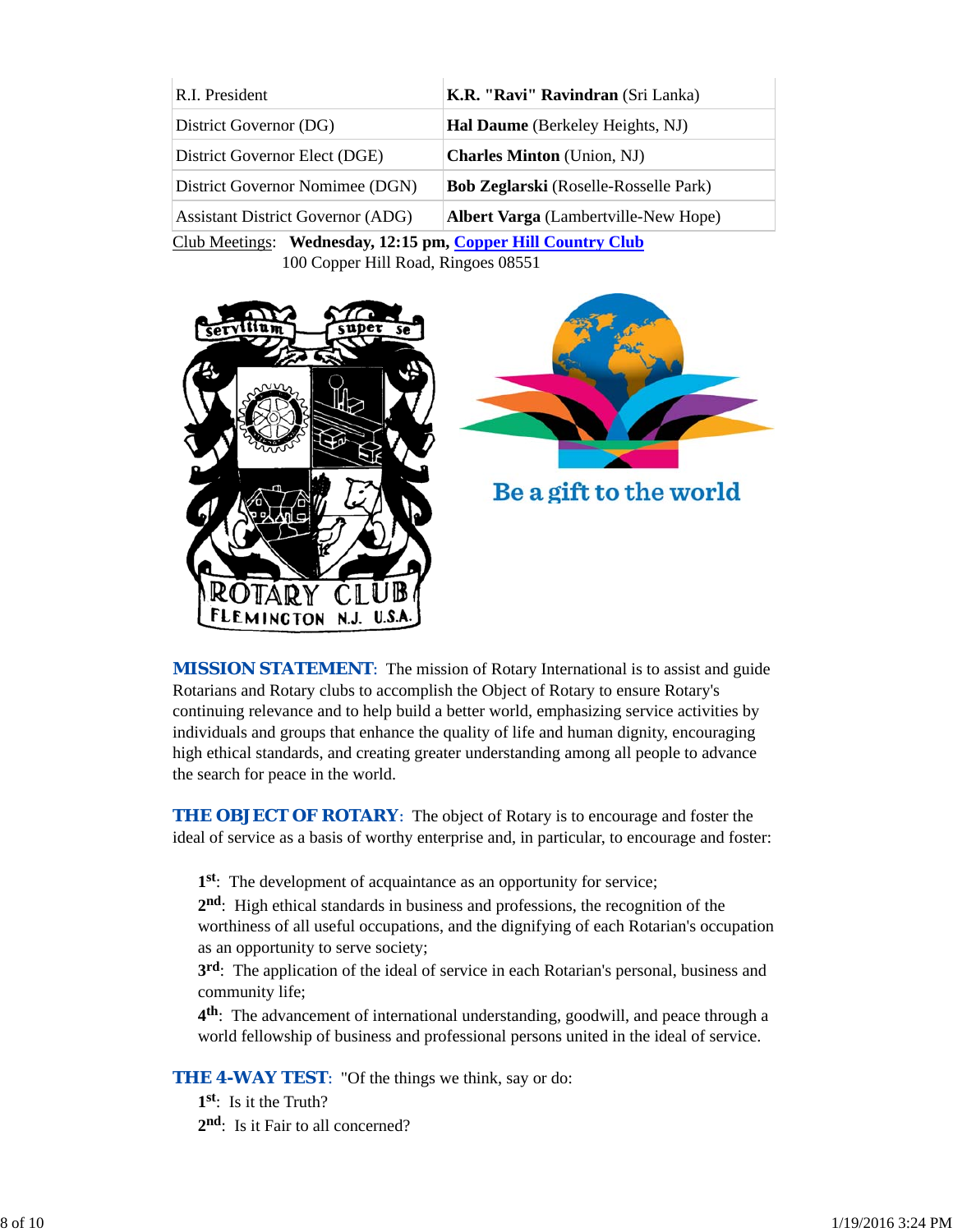- **3rd**: Will it build goodwill and better friendships?
- **4th**: Will it be beneficial to all concerned?"

#### *ROTARY's AVENUE'S OF SERVICE*:

**1)** Through **Club Service**, we have fun, build lasting friendships, and make sure that our club runs well.

**2)** Through **Vocational Service**, we volunteer our professional skills to serve others and promote integrity in everything we do.

**3)** Through **Community Service**, we address local needs and work with our community to bring lasting improvements.

**4)** Through **International Service**, we meet humanitarian needs around the globe and promote world understanding and peace.

**5)** Through **Youth Service**, we work with young people to help them become the next generation of leaders, visionaries, and peacemakers.

## **2015-2016 CLUB MEMBER ROSTER**

**Rotary Club of Flemington, NJ**

Current Number of Members: 41

| Rotarian                          | <b>Member Since</b> | <b>Classification</b>                    |
|-----------------------------------|---------------------|------------------------------------------|
| Black, Bruce B.                   | 2007                | <b>Health and Fitness</b>                |
| Bohler, Herbert C. (Herb)         | 1977                | <b>Specialty Advertising</b>             |
| <b>Campbell, Jennifer</b>         | 2015                | <b>General Practice</b>                  |
| Chittenden, Robert L. (Bob)       | 2003                | M.E.F.P. Consulting Engineering          |
| Clark, Arthur L. (Sandy)          | 1987                | Printing                                 |
| Davidson, James G. (Jim)          | 2002                | <b>Rubber Products</b>                   |
| Ferrari, Frederick J. (Fred)      | 1964                | Orthodontia                              |
| Fisher, Charles H. (Charlie)      | 1961                | <b>Funeral Services</b>                  |
| Fisher, Thomas H. (Tom)           | 2012                | <b>Property &amp; Casualty Insurance</b> |
| <b>Harkness, David W. (Dave)</b>  | 2015                | <b>Hospital Affairs</b>                  |
| Harrison, Jeffrey (Jeff)          | 1996                | Psychotherapy                            |
| Hyman, Lynn                       | 2010                | <b>Retail Banking</b>                    |
| Kamnitsis, Christopher P. (Chris) | 2001                | <b>Financial Planning</b>                |
| Kavanagh, Michele                 | 2013                | <b>Community Banking</b>                 |
| Liebross, Ira                     | 1997                | <b>Family Medicine</b>                   |
| Loew, Darren                      | 2002                | Orthodontics                             |
| Martin, Teresa (Terry)            | 1993                | Solid Waste/Recycling                    |
| Mazujian, Harry                   | 2004                | Clergy                                   |
| McWilliams, Nancy                 | 1992                | Psychotherapy                            |
| Metz, Kim                         | 2007                | <b>Technical Education</b>               |
| Muller, George D.                 | 1964                | <b>Cut Glass Manufacturing</b>           |
| Nastasi, William (Bill)           | 1996                | <b>General Contracting</b>               |
| Newland, Robert D. (Bob)          | 1998                | Insurance                                |
| Ownes, Terry M.                   | 1987                | <b>Floor Covering</b>                    |
| Phelan, Christopher J. (Chris)    | 2009                | <b>Chamber Of Commerce</b>               |
| Randolph, R. Wayne                | 1982                | <b>Veterinary Medicine</b>               |